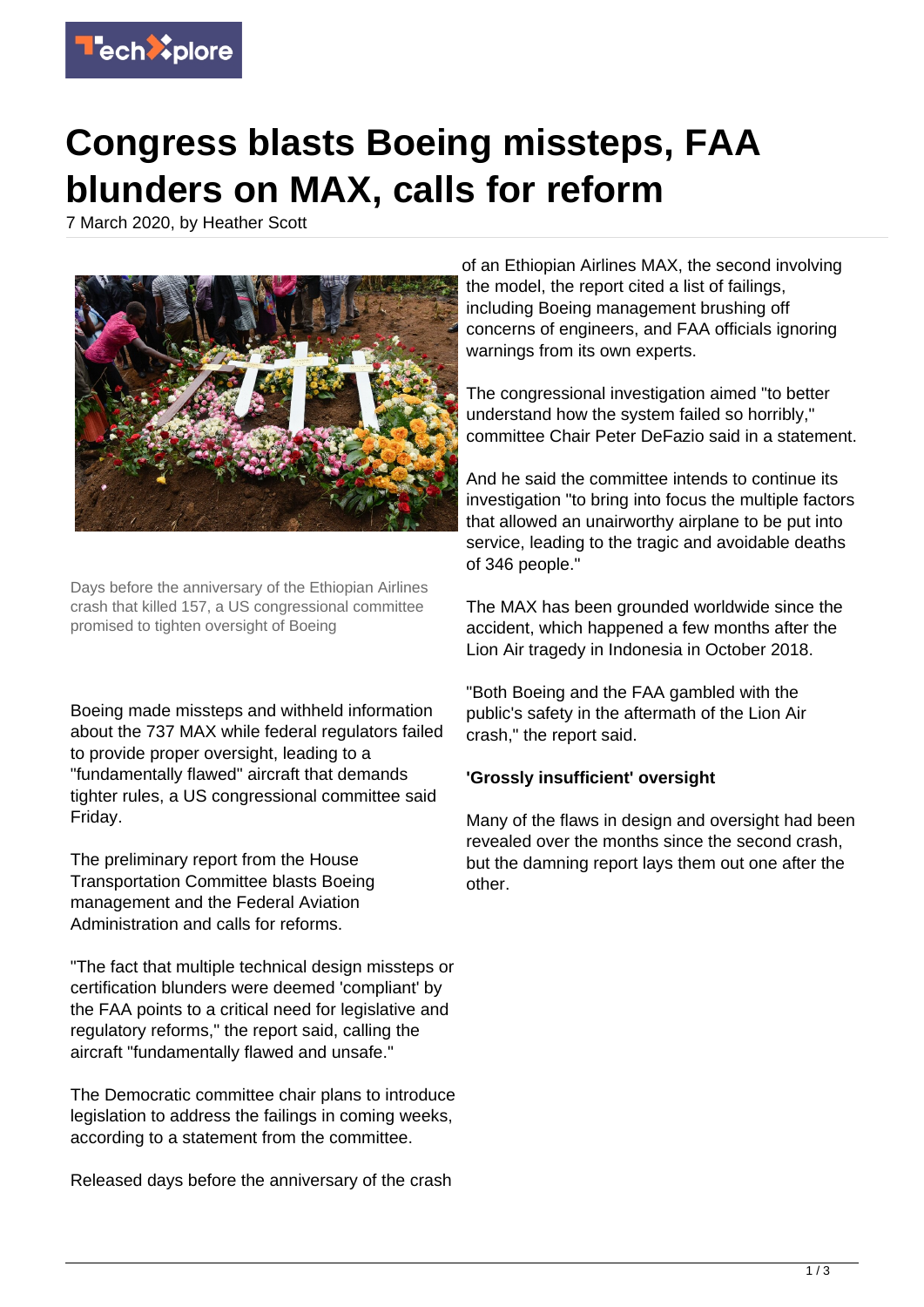



A congressional investigation found "grossly insufficient" oversight of the Boeing 737 MAX, and executives who dismissed safety concerns of the company's own engineers

The report describes Boeing's "fundamentally flawed assumptions" about technology in the plane, including the flight software at the epicenter of both ." tragedies: the MCAS.

And the company has a "culture of concealment" that meant "it withheld crucial information" including from pilots, customers and the FAA.

Senior Boeing leadership "rebuffed concerns" of a plant supervisor about the production pressures and the impact on safety, who called for a temporary halt to the manufacturing to address the issues.

"Despite those warnings, Boeing ramped up production instead."

Regulators, meanwhile, exercised "grossly insufficient" review and had a relationship with Boeing that created "inherent conflicts of interest that have jeopardized the safety of the flying public."

"At times, FAA management has undercut the authority and judgment of its own technical experts and sided with Boeing," the report said.

"The FAA failed to fully exercise its safety oversight

authority. The agency did not ask enough questions or scrutinize sufficiently."

The FAA responded to the report saying it will "welcome the scrutiny" from the [committee](https://techxplore.com/tags/committee/) and the investigations into the two accidents "will be a springboard to an even greater level of safety."

However, late Friday, the FAA announced a proposed \$19.7 million fine against Boeing for certifying the MAX and its predecessor the 737 NG as airworthy when they contained sensors that were not "tested and approved as compatible" with the installed flight systems.

Boeing presented "791 aircraft for airworthiness certification when the aircraft were unairworthy," the FAA said in a letter to the company.

In a statement addressing the congressional finding, Boeing said, "We have cooperated extensively for the past year with the Committee's investigation. We will review this **[preliminary report](https://techxplore.com/tags/preliminary+report/)** 

© 2020 AFP